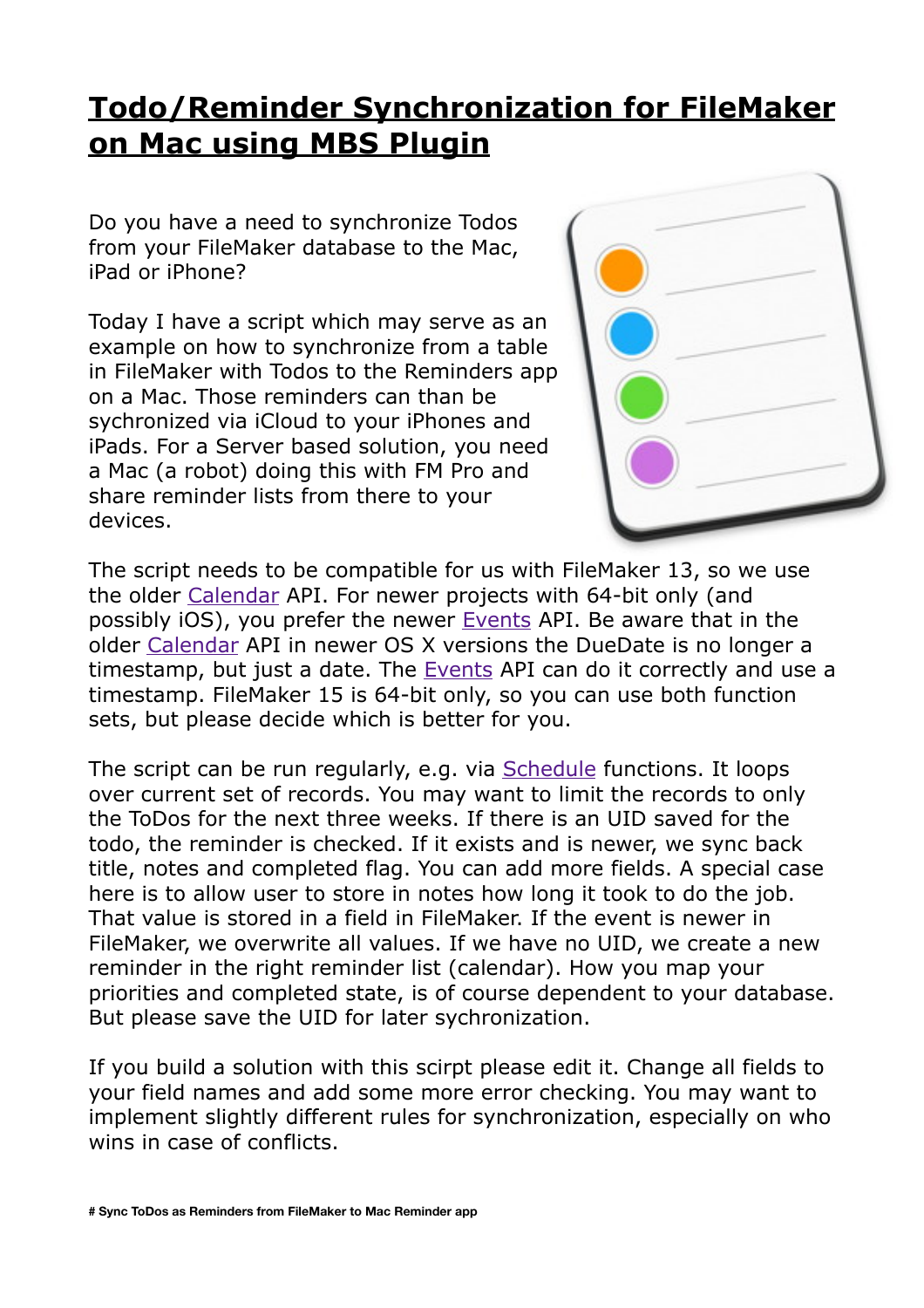**# And sync back changes # # Please adjust to your fields and your special use case! # You can optimize to only update fields on each side if changed #** Go to Record/Request/Page [First] Loop **# Check if we have an ID for this todo already** If [ToDos::SyncUID ≠ ""] Set Variable [\$c; Value:ToDos::SyncUID] **#Query last modification date** Set Variable [\$completed; Value:MBS( ["Calendar.Item.GetCompleted](http://www.mbsplugins.eu/CalendarItemGetCompleted.shtml)"; ToDos::SyncUID )] Set Variable [\$datum; Value:MBS( ["Calendar.Item.GetDateStamp](http://www.mbsplugins.eu/CalendarItemGetDateStamp.shtml)"; ToDos::SyncUID )] If [MBS(["isError](http://www.mbsplugins.eu/isError.shtml)")] **# Reminder was deleted, so we recreate** Set Field [ToDos::SyncUID: ""] Commit Records/Requests [No dialog] Else **#Update** If [\$datum > ToDos::Last\_Change] **# #Reminder -> FM # #Sync note field** Set Variable [\$notes; Value:MBS( ["Calendar.Item.GetNotes"](http://www.mbsplugins.eu/CalendarItemGetNotes.shtml); ToDos::SyncUID )] If [ToDos::To Do Main Text ≠ \$notes] **#Special: If note starts with # then move number to duration field** If  $[Left (trim ($notes ); 1) = "#"]$ Set Variable [\$duration; Value:GetAsNumber ( LeftWords ( \$notes ; 1 ))] Set Field [ToDos::To Do Completion Time in Minutes; \$duration] Commit Records/Requests [No dialog] Else Set Field [ToDos::To Do Main Text; \$notes] Commit Records/Requests [No dialog] End If End If **#Sync title if changed** Set Variable [\$title; Value:MBS( "[Calendar.Item.GetTitle](http://www.mbsplugins.eu/CalendarItemGetTitle.shtml)"; ToDos::SyncUID )] If [ToDos::To Do Headline ≠ \$title] Set Field [ToDos::To Do Headline; \$title] Commit Records/Requests [No dialog] End If **#Sync completed flag if changed** If [\$completed=1] If [ToDos::flag To Do Completed ≠ "X"] Set Field [ToDos::flag To Do Completed; "X"] Commit Records/Requests [No dialog] End If Else If [\$completed=0] If [ToDos::flag To Do Completed ≠ ""] Set Field [ToDos::flag To Do Completed; ""] Commit Records/Requests [No dialog] End If End If Else **# # FM -> Reminder # # overwrite all values** Set Variable [\$r; Value:MBS("[Calendar.Item.SetTitle](http://www.mbsplugins.eu/CalendarItemSetTitle.shtml)"; \$c; ToDos::To Do Headline)] Set Variable [\$r; Value:MBS("[Calendar.Item.SetNotes"](http://www.mbsplugins.eu/CalendarItemSetNotes.shtml); \$c; ToDos::To Do Main Text)] Set Variable [\$r; Value:MBS("[Calendar.Item.SetDueDate](http://www.mbsplugins.eu/CalendarItemSetDueDate.shtml)"; \$c; ToDos::To Do Deadline )] If [ToDos::flag To Do Completed = "X"] Set Variable [\$r; Value:MBS("[Calendar.Item.SetCompleted](http://www.mbsplugins.eu/CalendarItemSetCompleted.shtml)"; \$c; 1)] End If If [ToDos::flag To Do Completed = ""] Set Variable [\$r; Value:MBS("[Calendar.Item.SetCompleted](http://www.mbsplugins.eu/CalendarItemSetCompleted.shtml)"; \$c; 0)] End If If [ToDos::To Do Priority="1 Jetzt"] Set Variable [\$r; Value:MBS("[Calendar.Item.SetPriority"](http://www.mbsplugins.eu/CalendarItemSetPriority.shtml); \$c;1 )] End If